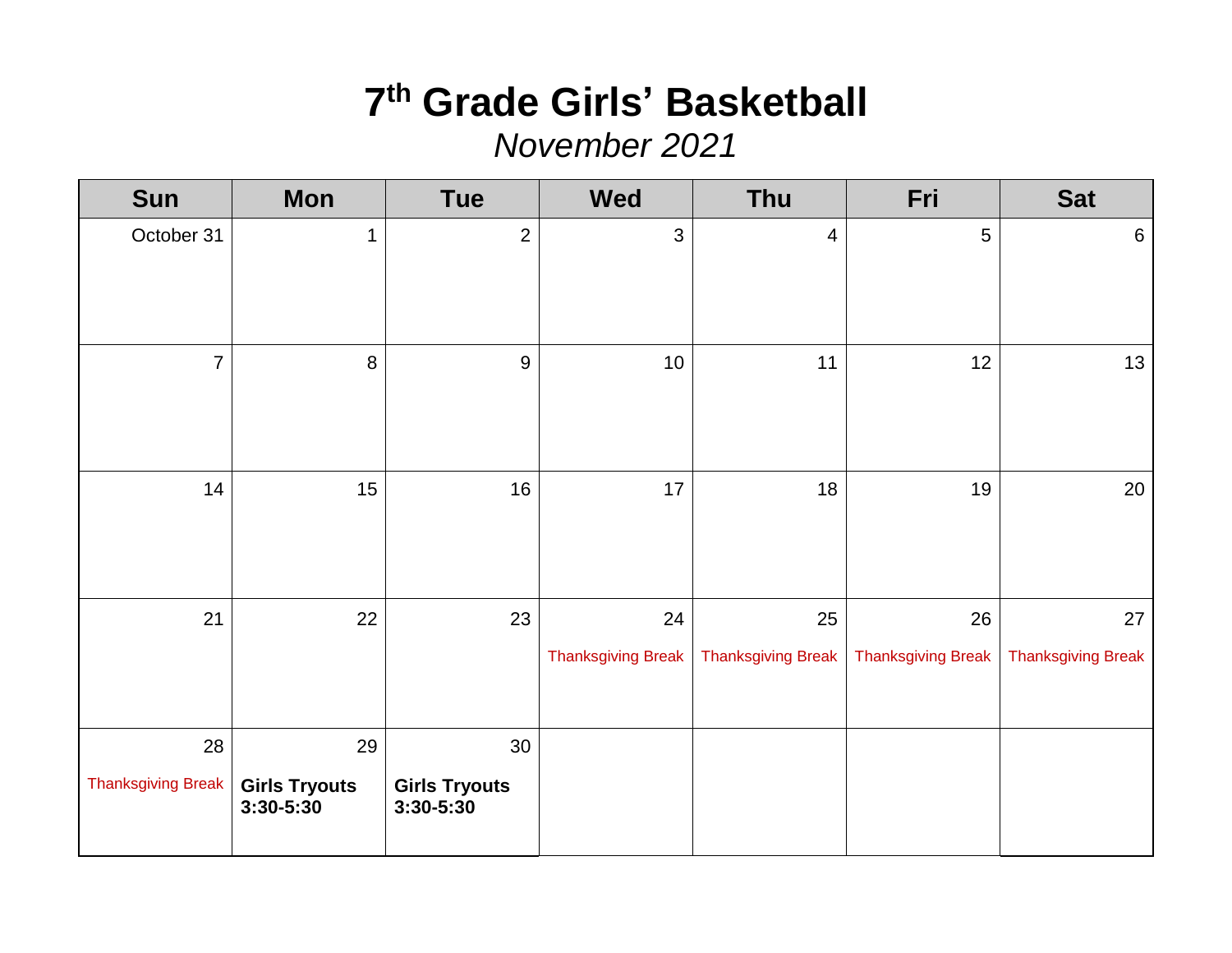#### **December 2021**

| <b>Sun</b>          | <b>Mon</b>          | <b>Tue</b>          | <b>Wed</b>          | <b>Thu</b>          | Fri                 | <b>Sat</b>                |
|---------------------|---------------------|---------------------|---------------------|---------------------|---------------------|---------------------------|
|                     |                     |                     | 1                   | $\overline{2}$      | 3                   | 4                         |
|                     |                     |                     | Practice 5:30-7:30  | Practice 3:30-5:00  | Practice 3:30-5:00  | <b>OFF</b>                |
|                     |                     |                     |                     |                     |                     |                           |
| 5                   | $6\phantom{1}6$     | $\overline{7}$      | 8                   | 9                   | 10                  | 11                        |
|                     | Practice 5:30-7:30  | Practice 3:30-5:30  | Practice 5:30-7:30  | Practice 3:30-5:30  | <b>OFF</b>          | Practice10am-<br>11:30 am |
| 12                  | 13                  | 14                  | 15                  | 16                  | 17                  | 18                        |
|                     | Practice 3:30-5:00  | Practice 5:30-7:00  | Practice 3:30-5:00  | Practice 3:30-5:00  | <b>OFF</b>          | Practice 8:30am-<br>10pm  |
| 19                  | 20                  | 21                  | 22                  | 23                  | 24                  | 25                        |
| <b>Winter Break</b> | <b>Winter Break</b> | <b>Winter Break</b> | <b>Winter Break</b> | <b>Winter Break</b> | <b>Winter Break</b> | <b>Winter Break</b>       |
| 26                  | 27                  | 28                  | 29                  | 30                  | 31                  |                           |
| <b>Winter Break</b> | <b>Winter Break</b> | <b>Winter Break</b> | <b>Winter Break</b> | <b>Winter Break</b> | <b>Winter Break</b> |                           |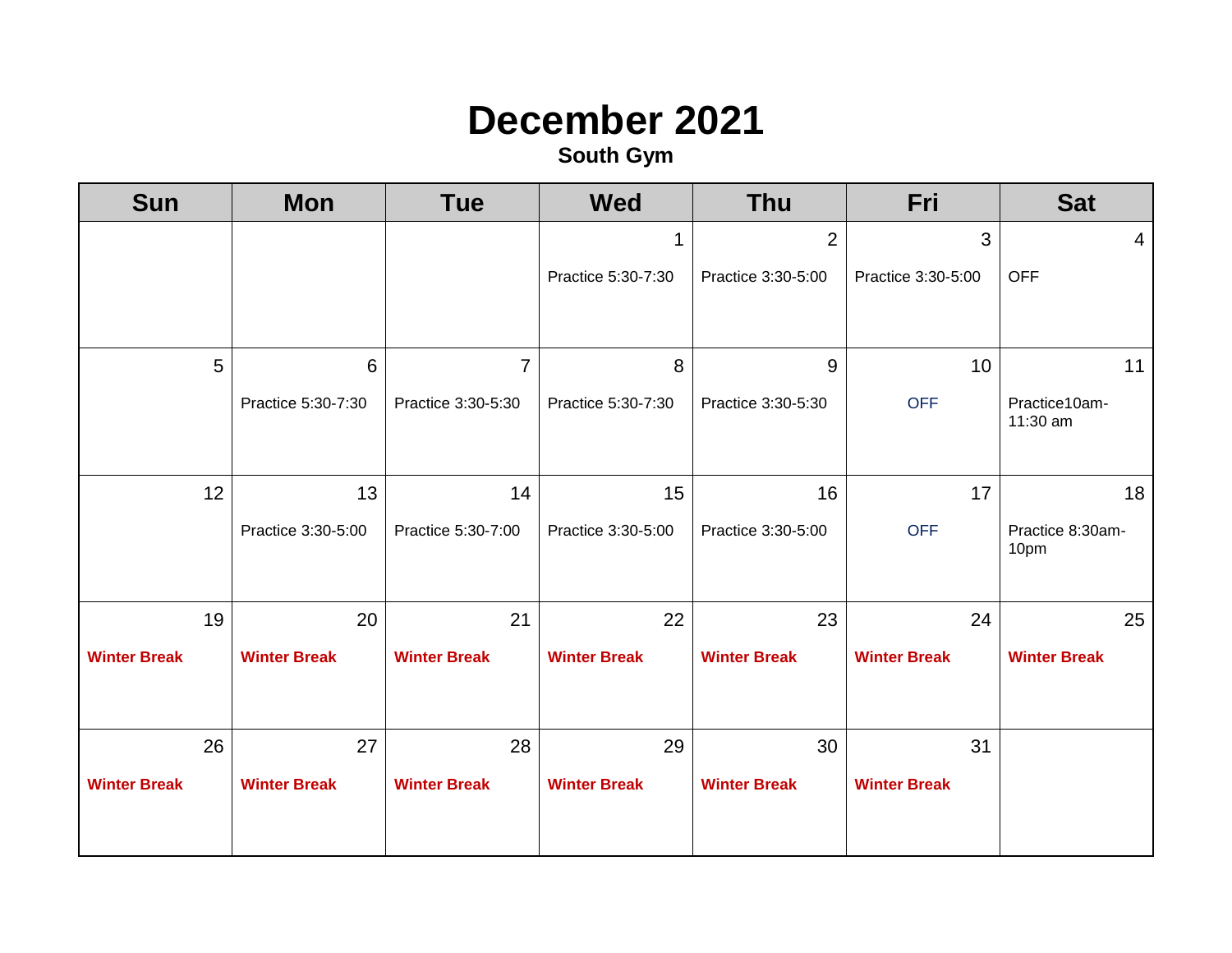## **January 2022**

| <b>Sun</b>     | <b>Mon</b>                                                      | <b>Tue</b>                                                            | <b>Wed</b>                                   | <b>Thu</b>                                                       | Fri                          | <b>Sat</b>                         |
|----------------|-----------------------------------------------------------------|-----------------------------------------------------------------------|----------------------------------------------|------------------------------------------------------------------|------------------------------|------------------------------------|
|                |                                                                 |                                                                       |                                              |                                                                  |                              | $\mathbf 1$<br><b>Winter Break</b> |
| $\overline{2}$ | $\overline{3}$<br><b>Teacher Workday</b><br><b>Practice TBA</b> | 4<br>Practice 5:30-7:00                                               | 5<br>Girls 3:30-5:00                         | 6<br><b>Game AT</b><br>Creekside 5:30<br>pm                      | $\overline{7}$<br><b>OFF</b> | 8<br>Practice<br>10am-11:30 am     |
| 9              | 10<br>Girls 5:30-7:00                                           | 11<br><b>Game Home vs</b><br><b>Noblesville West</b><br>5:30          | 12<br>Practice 3:30-5:00                     | 13<br><b>Game AT</b><br><b>Noblesville East</b><br>5:30          | 14<br><b>OFF</b>             | 15<br>Practice<br>9:00-10:30 am    |
| 16             | 17<br><b>MLK Day</b><br><b>Practice TBA</b>                     | 18<br><b>Game AT Fishers</b><br>JH 5:30                               | 19<br>Practice 3:30-5:00<br>in South/Mid Gym | 20<br><b>Game Home vs</b><br><b>Pendleton Heights</b><br>5:30 pm | 21<br>Practice 3:30-5:00     | 22<br><b>OFF</b>                   |
| 23             | 24<br>Practice 5:30-7:00<br>in South/Mid Gym                    | 25<br><b>Game Home vs</b><br><b>Brownsburg MS</b><br><b>East 5:30</b> | 26<br>Practice 3:30-5:00                     | 27<br>Practice 3:30-5:00                                         | 28<br><b>OFF</b>             | 29<br>Practice 9-10:30<br>am       |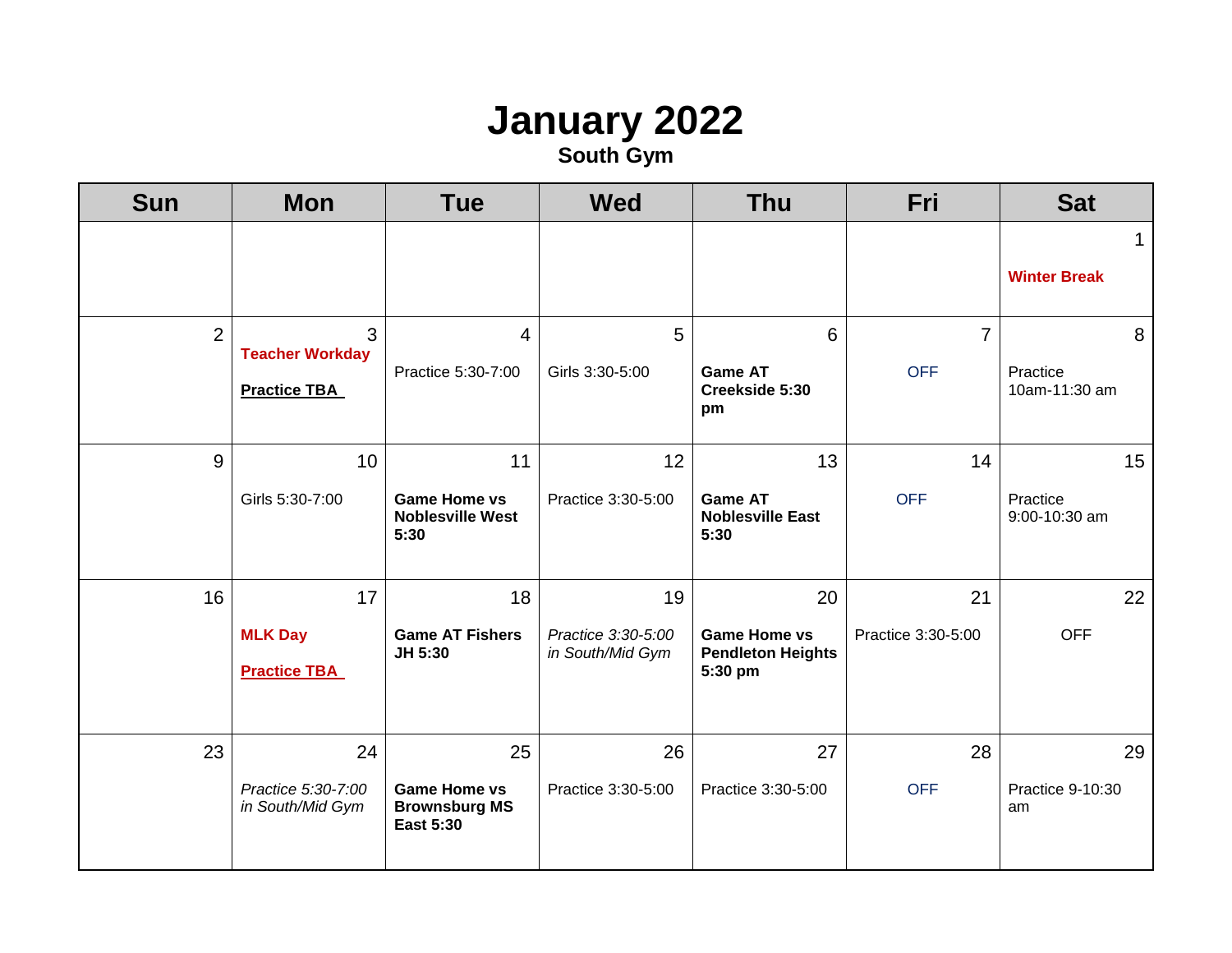#### **February 2022**

| <b>Sun</b> | <b>Mon</b>                                                 | <b>Tue</b>                                            | <b>Wed</b>         | <b>Thu</b>                                      | Fri                | <b>Sat</b> |
|------------|------------------------------------------------------------|-------------------------------------------------------|--------------------|-------------------------------------------------|--------------------|------------|
| January 30 | January 31                                                 | 1                                                     | $\overline{2}$     | 3                                               | $\overline{4}$     | 5          |
|            | <b>Game AT</b><br><b>Brownsburg West</b><br><b>MS 5:30</b> | <b>Game Home vs</b><br><b>HSE JH 5:30</b>             | Practice 3:30-5:00 | <b>Game Home vs</b><br><b>Riverside JH 5:30</b> | Practice 3:30-5:00 | <b>OFF</b> |
| 6          | $\overline{7}$                                             | 8                                                     | 9                  | 10                                              | 11                 | 12         |
|            | Practice 3:30-5:00                                         | <b>Game Home vs</b><br><b>Zionsville West</b><br>5:30 | Practice 3:30-5:00 | <b>Game AT</b><br><b>Westfield MS 5:30</b>      | Practice 3:30-5:00 | <b>OFF</b> |
| 13         | 14                                                         | 15                                                    | 16                 | 17<br><b>Game AT Fall</b>                       | 18                 | 19         |
|            | Practice 3:30-5:00                                         | <b>Game AT Clay MS</b><br>5:30 pm                     | Practice 3:30-5:00 | Creek JH 5:30 pm                                | Practice 3:30-5:00 | <b>OFF</b> |
| 20         | 21                                                         | 22                                                    | 23                 | 24                                              | 25                 | 26         |
|            | <b>President's Day</b><br><b>Practice TBA</b>              | <b>Game AT Belzer</b><br>MS 5:30 pm                   | Practice 3:30-5:00 | Practice 3:30-5:00                              | Practice 3:30-5:00 | <b>OFF</b> |
| 27         | 28                                                         |                                                       |                    |                                                 |                    |            |
|            | Practice 3:30-5:00                                         |                                                       |                    |                                                 |                    |            |